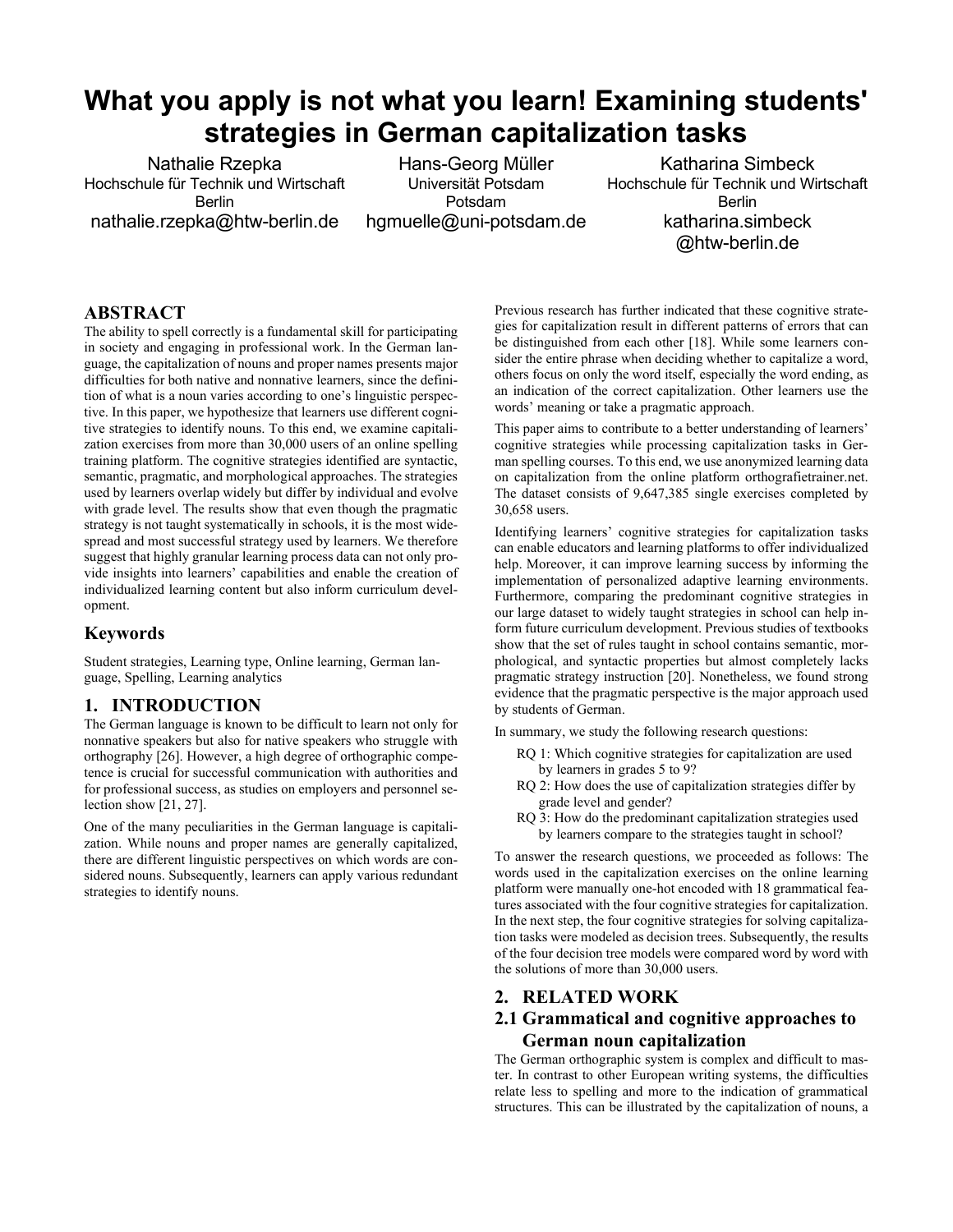peculiarity of the German spelling system. Unlike in many other languages, in German, all nouns are capitalized. The ostensibly simple spelling rule that "nouns have to be capitalized" forces the speller to define precisely what is considered a noun and what is not. On closer examination, this question has a variety of very different possible answers.

On the one hand, there are many obvious nouns, such as people, places, things, and proper nouns. However, beyond that, every part of speech in German can be formally or functionally transformed into a noun. This is sometimes recognizable by a change in suffixes (cf. Ex. 1). In other cases, it can only be inferred from the syntactic context, for example, when articles or prepositions are added (cf. Ex. 2).

| Ex. 1: fahren $(V)$ | $\rightarrow$ | der Fahrenheit(N) |
|---------------------|---------------|-------------------|
| to drive            | $\rightarrow$ | the driver        |
| Ex. 2: fahren $(V)$ | $\rightarrow$ | das Fahren (N)    |
| to drive            | $\rightarrow$ | the driving       |

The situation is further complicated by idiomatic expressions that formally contain a noun but that, from a pragmatic point of view, have lost their nominal characteristics (cf. Ex. 3). For instance, the supposed noun in Example 3 can still be formally complemented by an adjective, but this otherwise typical procedure for nouns is contrary to what a native German speaker would say. For this reason, the capitalization of such phrases is highly controversial in orthographic theory [5] and is a common source of error among students.

| Ex. 3: im Allgemeinen |               | $\rightarrow$ but not: im *häufigen Allgemeinen |
|-----------------------|---------------|-------------------------------------------------|
| in general            | $\rightarrow$ | in *common general                              |

Consequently, all of the nouns in the first sentence of Jane Austen's "Pride and Prejudice" can be identified as nouns across several linguistic levels and work in both English and German:

> Ex. 4: "*It is a truth universally acknowledged that a single man in possession of a good fortune must be in want of a wife."*

> Ex. 5:*"Es ist eine allgemein anerkannte Wahrheit, dass ein Junggeselle im Besitz eines schönen Vermögens sich nichts mehr wünschen muss als eine Frau."*

Four of the nouns in the sentence occur with articles and in a typical syntactic environment for nouns. In addition, "man" and "wife" are identifiable as nouns by their concrete semantics. The words "truth" and "possession" are also marked morphologically since they were derived from the adjective "true" and the verb "to possess" with the help of a derivative ending.

The difficulties of coherent noun definition thus lie in the fact that a term may have a different extension depending on the linguistic perspective, although the semantic, morphological, syntactic and pragmatic perspectives agree in regard to a broad core of words. On the periphery, however, different perspectives lead to different conceptual boundaries and, consequently, to different orthographic decisions. The ground truth for what constitutes correct writing is therefore a mix between these different perspectives and defined by the Council of German Orthography [15].

The teaching of these different perspectives has been shown by an analysis of different textbooks [18]. The author found that capitalization is practically always introduced semantically. With the beginning of grammatical education in later primary school classes, morphological properties of nouns are added (especially the property numerus and some typical derivational endings), and articles as typical noun companions are introduced. At the secondary level, this knowledge is supplemented more systematically by further

morphological and, especially, syntactic properties of the noun group (e.g., gender, case, other determiners besides the article). However, in all courses, noun identification is based exclusively on formal-grammatical grounds. Only one of the textbooks examined also refers to pragmatic properties of the nouns [20].

Müller [20] demonstrated that errors in capitalization correlate strongly with different linguistic perspectives. Thus, some learners are apparently guided more by semantic aspects and others more by morphological, syntactic or pragmatic factors. These findings provide a starting point for our study, in which we attempt to model the different perspectives on noun capitalization using learning analytics methods to test whether different learning types can be distinguished.

### **2.2 Cognitive strategies of capitalization**

Very little literature exists on the differentiation of orthographic strategies. Theoretical models [16, 24] distinguish between lexical and syntactic approaches, which roughly correspond to semantic and morphological strategies on the one hand and syntactic and pragmatic strategies on the other. Studies on the success of both approaches [28] have been limited to very small corpora and have produced partly contradictory results. The proposal of a division into four individual strategies was made by [19], who also found initial indications of different error profiles on the basis of an empirical study.

According to our linguistic considerations, the investigation is based on four theoretically distinguishable capitalization strategies:

The semantic strategy capitalizes words that have a concrete meaning. This strategy is primarily taught in early elementary first grade: "Things that can be touched have to be capitalized."

| Katze, Hand | $\rightarrow$ | but not: *nacht, *meinung, |
|-------------|---------------|----------------------------|
| cat. hand   | $\rightarrow$ | night, opinion             |

The morphological strategy is to capitalize words that are classified as nouns because of the type of word and the word ending (word derivation):

| Läufer | $\rightarrow$ | but not: (das) *laufen |
|--------|---------------|------------------------|
| Runner | $\rightarrow$ | (the) running          |

The syntactic strategy is to capitalize words that occur in a typical nominal syntactic environment, preferably in combination with attributes, articles or other determiners.

| Die (totale) Dunkelheit | $\rightarrow$ | but not: *dunkelheit   |
|-------------------------|---------------|------------------------|
|                         |               | ängstigt mich.         |
| The (total) darkness    | $\rightarrow$ | Darkness frightens me. |

The pragmatic strategy is to capitalize words that are used in the current discourse like a nominal unit, which does not apply to all nouns. Pragmatically proper nouns can be supplemented with attributes or substituted with pronouns, which is often not possible with nouns in fixed phrases.

| Der Grund  | $\rightarrow$ | but not: im *grunde       |
|------------|---------------|---------------------------|
| the ground | $\rightarrow$ | in the ground             |
|            |               | (saying for: "basically") |

Typically, the use of several strategies leads to success. Furthermore, there are many words with which capitalization errors are made only very rarely, for example, articles, prepositions, and pronouns. There are only a few words where using only one strategy leads to the correct result, and these words are not representative in the German language. Nevertheless, learners apply the strategies to different degrees and thus arrive at different results.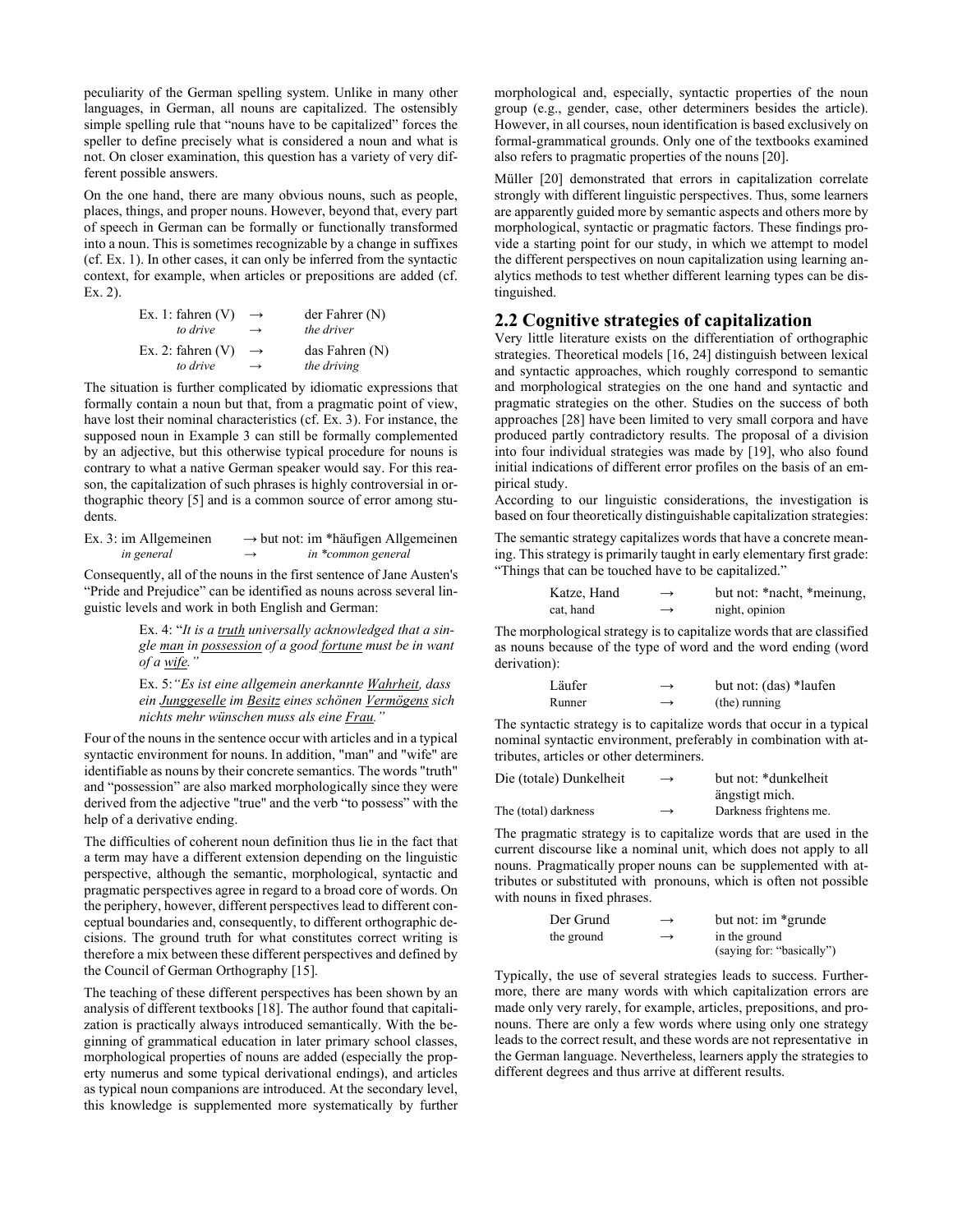### **2.3 Spelling error analysis**

We identify the learners' use of the previously introduced cognitive strategies through the analysis of error patterns. The analysis of spelling errors can help in understanding students' cognitive approaches to assignments [2]. Many studies use spelling error analyses to gain knowledge about second language learners; for example, studies [3, 4] analyzed spelling errors of native Arabic speakers in English courses or programs. Others investigate special subpopulations, as the authors of [2, 23] did with dyslexic learners. In addition to differences between native language and foreign language learning and between subpopulations, there are different classification schemes for spelling errors. Some authors have used Cook's classification from 1999 [9], which differentiates between omission, substitution, addition, transposition and sound-based errors [3, 4]. There are major differences between writing systems, and Abu-rabia [1] showed that these differences also affect spelling errors. For the German language, Landerl and Wimmer [14] used the "phoneme distance score" as a scoring method for spelling errors. Defior and Serrano [10] divided Spanish spelling errors into seven different classes of errors, which consist of substitutive spelling, partial spelling, random letters and nonorthographic spelling. Czech spelling errors were divided into phonological errors on the one hand and orthographic, morphological, grammatical, and lexical errors on the other hand [7]. The information gained about the learners can later be used in adaptive environments for different educational approaches to best address each student's abilities [11].

# **2.4 Learner-Level Adaptation**

Adaptive learning environments aim to improve learning success by building personalized models of each student's knowledge, preferences and difficulties [6, 12]. The goal of such an adaptation is to individually optimize the learning path for each student [17]. This can lead to higher motivation, less overload and frustration, and, thus, better results [17]. Personalized adaptation to the student's needs can appear in a variety of forms, including task sequencing, intelligent solution analyses and problem-solving support [6]. The adaptations and the subsequent assessment of adaptive learning environments use a range of different data [8]. The parameters used most often in learner-level adaptation are parameters that refer to the user him or herself and his or her profile as a learner to optimize content [17, 22]. The learner profile consists, among other components, of the learner's behavioral pattern, learner preferences, cognitive traits or learning style as well as performance data [8, 17]. The learner's behavioral pattern can be analyzed by tracing his or her activities on an online platform. Learner preferences thus basically describe learners' preferred materials [22]. Another approach is to adapt a system based on learners' cognitive traits. These traits are their cognitive abilities, for example, their working memory capacity, abstraction ability or analysis ability [22]. There are various definitions of learning style. However, they all agree that there are different ways that learners experience learning [13]. Fang et al. [11] also differentiated between features of a learner's interaction with a system and individual differences between learners in terms of, for example, skill and knowledge.

All this information can be used by teachers to gain a better understanding of their students, leading to opportunities to adapt their teaching, materials or tests [13]. In addition, learners can be provided with appropriate materials and tasks that meet their needs. Finally, learning styles differ in terms of the sequencing of tasks [13]. The relationship between learning styles and the structure of the learning material has been investigated by, for example, the authors of [25], who found that students whose learning styles and

multimedia preferences match the material in their online course have higher scores.

In the context of this article, we suggest using the information gained about cognitive strategies for capitalization to display matching tips on online spelling platforms and to evaluate the difficulty of an exercise task in terms of which strategy is used.

### **3. DATASET**

#### **3.1 Orthografietrainer.net platform**

The learning platform orthografietrainer.net offers online exercises for improving German spelling skills, including exercises on capitalization, punctuation, and spelling. The platform provides immediate and extensive individual feedback, which is impossible in a classroom setting. The training platform is built based on the pedagogical assumption that spelling requires not only knowledge but also skills. Thus, the focus is not on the regular learning of rules but on repeated practice [18].

The platform offers material for three different user groups: teachers, students and guests. Teachers register themselves and their entire class. They assign appropriate tasks to their students, who work on the tasks. Teachers can view their students' results via a dashboard. Additionally, any interested person can log in as a guest and complete tasks and tests.

A special exercise form on the platform is the competence test, which determines competence levels in capitalization, punctuation and separated or combined spelling. Any identified knowledge gaps are visualized, and appropriate exercises are suggested. A pretest, an intermediate test and a posttest are available and show improvements made over time. For this study, we use only data from competence tests on capitalization, not regular training data, as the test's standardized structure allows for better comparison. Moreover, in competence tests, all sentences are new to users.

#### **3.2 Description of the dataset**

For this paper, anonymized, event-level competence test data from orthografietrainer.net from April 1, 2020 to November 17, 2020 are used. Each answer to a sentence corresponds to one record in our dataset. During the analyzed time period, schools in Germany, Austria and Switzerland were closed for several weeks due to the COVID-19 pandemic. In this period, 46,356 users visited the online platform and completed a total of 65,645 capitalization task sessions. When processing the tasks, nearly 50% of the sentences were answered incorrectly, which means that the answers each contained at least one mistake.

The platform was heavily used during the first wave of the COVID-19 pandemic. During the German school holidays in July and August, there was less practice; online training activity increased again in autumn.

The dataset contains information about the class level and gender of users. The German school system includes grades 1 to 13, with 1 being the youngest children and 13 being the oldest (Figure 1).

We decided to exclude all users in grades 1 to 4, as those learners are not well represented in the data set and the difficulty of the capitalization exercises is not adjusted for them. Students in grade 10 and above are also excluded. Older students who are still assigned capitalization exercises are well behind the average learning path and thus represent a marginal group that would bias the data. Most of the users are in grade 7. Our dataset contains slightly more girls (51%) than boys (49%).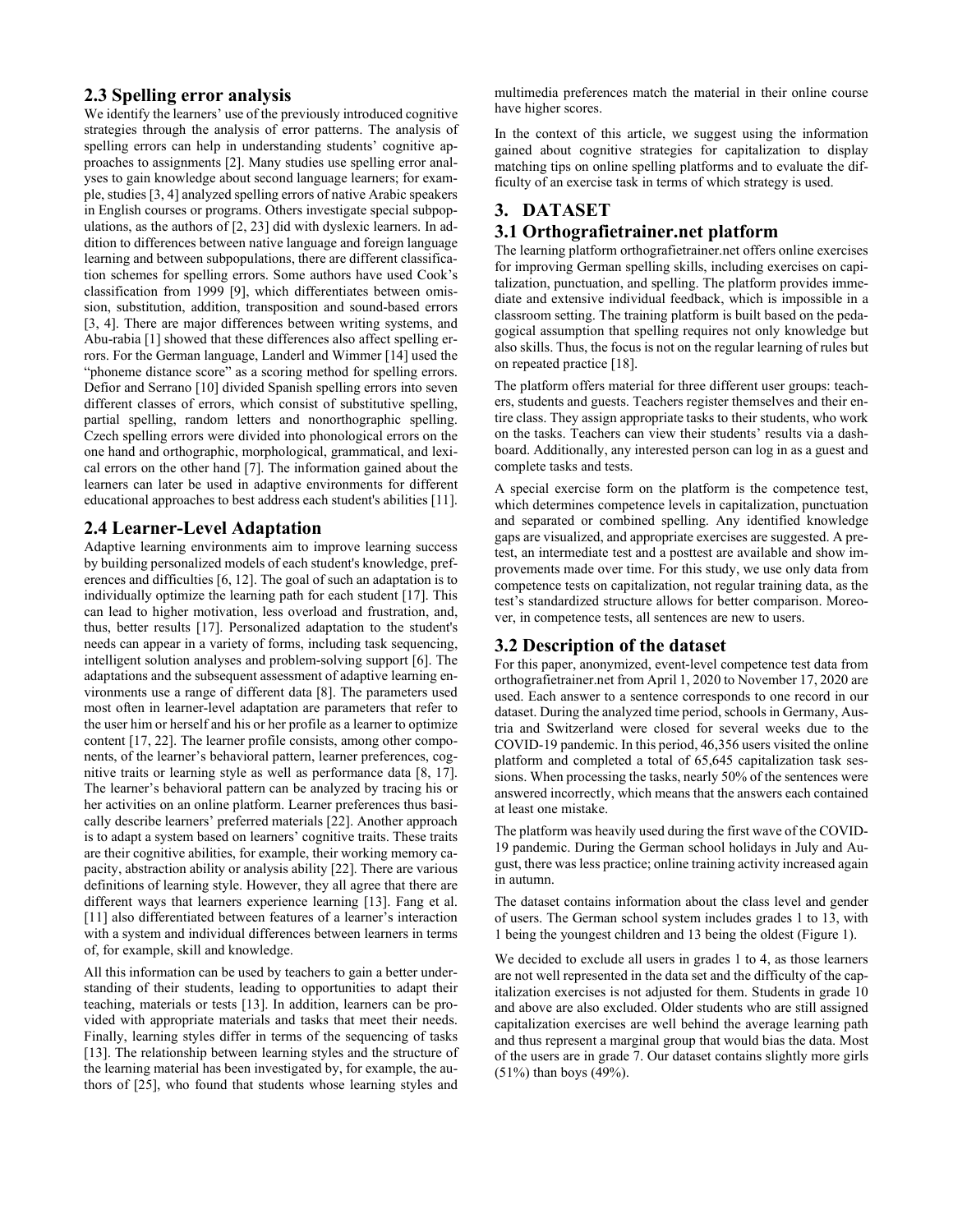| Age | <b>School</b>                   | <b>Class level</b> |
|-----|---------------------------------|--------------------|
| 18  |                                 | 13                 |
| 17  | Secondary School (Second Phase) | 12                 |
| 16  |                                 | 11                 |
| 15  |                                 | 10                 |
| 14  |                                 | 9                  |
| 13  |                                 | 8                  |
| 12  | Secondary School (First Phase)  | 7                  |
| 11  |                                 | 6                  |
| 10  |                                 | 5                  |
| 9   |                                 | 4                  |
| 8   | <b>Primary School</b>           | 3                  |
| 7   |                                 | $\overline{2}$     |
| ĥ   | (Sometimes extended to Grade 6) | 1                  |

**Figure 1. German School System (simplified)**

# **3.3 Using decision trees to replicate different cognitive strategies**

The capitalization of German words depends on various grammatical categories, such as the beginning of sentences, word types and clauses. The 180 sentences in the competency test that deal with capitalization contain 2679 words that begin with either lowercase or uppercase letters. These 2679 words were manually categorized into 18 grammatical categories. After one-hot encoding of the labels, we obtained a data frame with dimensions of 2679 x 58.

It cannot be assumed that people use only one strategy; instead, it is likely that each person uses different manifestations of a variety of strategies. To be able to analyze the students' adoption rates of the strategies in regard to capitalization, we first needed to gain insight into how a student would process a word if he or she were only to use one strategy and had only one preferred learning type.

For this purpose, decision trees were used to replicate the four cognitive strategies by attributing to them only the grammatical features corresponding to the given strategy. Afterwards, the sentences from the competence tests were predicted by the decision trees and then validated to determine whether the user classified the words correctly or incorrectly in terms of capitalization. This provided us with the error profiles that would result if only one of the four strategies were used to decide on proper capitalizations. Table 1 shows the strategies and their grammatical features.

**Table 1. Strategies with grammatical features**

| <b>Strategy</b> | <b>Grammatical features</b>                 |
|-----------------|---------------------------------------------|
| Syntactic       | Clause, Article, 2nd person,                |
|                 | Determinator, Is prefix, Attribute,         |
|                 | Complement of a prepositional phrase,       |
|                 | Beginning of sentence, Core nominal pronoun |
| Semantic        | Concrete, Polite form, Semantic word type   |
| Pragmatic       | Theme-Rheme, Attributable,                  |
|                 | Proper name, as an attribute not separable  |
|                 | from noun sequence                          |
| Morphological   | Word type, Noun ending                      |

In the decision trees, 77 % of the words were processed correctly by all four strategies. These are mostly words, where users make only a few mistakes, such as articles, pronouns, prepositions, and conjunctions. They are not interesting for further analyses, as they do not provide insights into differences between the strategies. The beginnings of sentences are also filtered out because they are a special case and cause bias in the data: in the structure of the exercises

on the online platform, the beginnings of sentences are in upper case letters per default. Students rarely click on such words to change the letter to lower case. However, as the beginning of a sentence is a syntactical feature, only the syntactic strategy processes these words correctly. Keeping the sentence beginnings part in the dataset would lead to bias, as most users would have a high adoption rate of the syntactic strategy precisely because the sentence beginnings are correct by default.

| <b>Syntactic</b> | <b>Semantic</b> | Morphological | Pragmatic |
|------------------|-----------------|---------------|-----------|
| 74.11%           | 32,14%          | 62,05%        | 79,69%    |

The distribution of the remaining 448 words shows that strategies have different success rates (Table 2). The semantic strategy only processes approximately 30% of the words correctly, while the syntactic and pragmatic approaches are much better. This is not surprising, as the meaning of a word is less informative for the determination of capitalization than its grammatical use in a sentence.

**Table 3. Sample of a merged data set**

| Word<br>ID | <b>User</b><br><b>ID</b> | Suc-<br>cess | $Syn-$<br>tactic | Seman-<br>tic | Mor-<br>pho-<br>logical | Prag-<br>matic |
|------------|--------------------------|--------------|------------------|---------------|-------------------------|----------------|
| 255        | 452                      |              |                  |               |                         |                |
| 256        | 128                      |              |                  |               |                         |                |
| 257        | 427                      |              |                  |               |                         |                |

In the next step, user data and the results from the decision trees are merged. The resulting data frame contains a word processed by a user in each row. For each word, there is information on whether the user capitalized the word correctly and how the decision tree models processed the item. Table 3 shows a sample of the resulting data set. In total, there are 1,355,641 records from more than 30,000 users.

# **4. RESULTS**

To answer the first research question "Which cognitive strategies for capitalization are used by learners in grades 5 to 9", we compare users' error profiles with the error profiles of the decision tree classifiers. That for, we calculated the percentage of answers that matched. The adoption rate was calculated by dividing the sum of matching responses by the sum of processed words for each cognitive strategy. In this calculation, we did not consider whether the word was capitalized correctly. Instead, the result expresses only whether the words were processed in the same way by a user and by one of the four models.

Table 4 presents the average adoption rate per strategy in percentages. The models implementing the syntactic, morphological and pragmatic strategies were in alignment with the users' answers for, on average, 65% to 72% of the words. However, the result for the semantic strategy matched only approximately 40% of users' answers.

**Table 4. Adoption rate by strategy**

| <b>Syntactic</b> | <b>Semantic</b> | Morphological | Pragmatic |  |
|------------------|-----------------|---------------|-----------|--|
| 65,33%           | 39.92%          | 66,32%        | 72.27%    |  |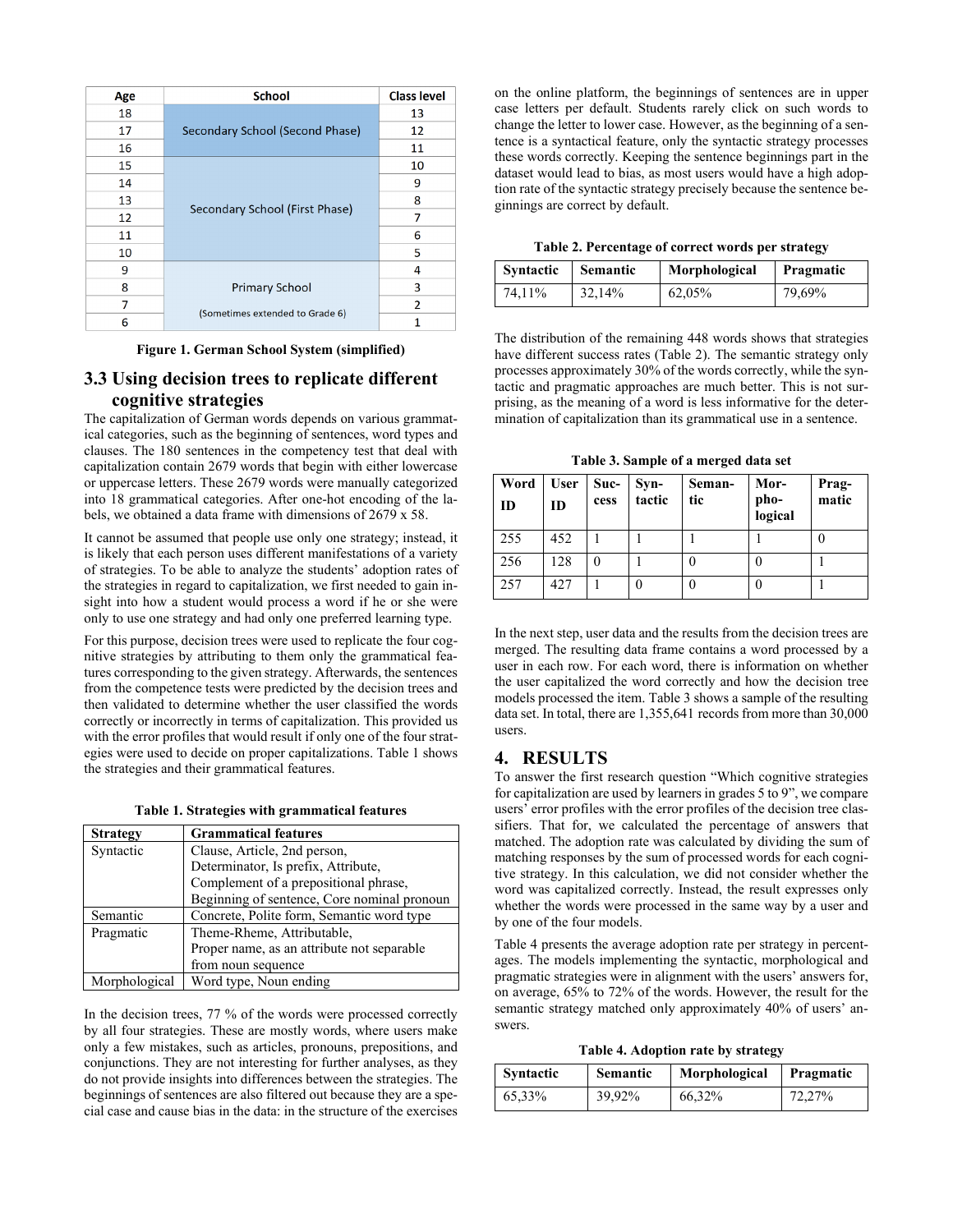When interpreting the results, it must be considered that several strategies can be used simultaneously when answering a task. This is always the case if the word cannot be answered exclusively by one strategy. Thus, overall, the adoption rate is over 100%.

#### **4.1 Success rates**

Thus far, we have primarily discussed the adoption of the four capitalization strategies. Now, we will examine the successful application of strategies for determining correct capitalization. Figure 2 shows the correlation between the adoption rates and the success rates per strategy.



**Figure 2. Correlation of success rate and adoption rate by strategy**

The adoption of pragmatic, syntactic and morphological strategies led to increased success rates. The correlation is strongest for the pragmatic strategy. In contrast, the higher the share of words solved in agreement with the semantic strategy, the lower the success rate was. These correlations also exist when grade levels are considered in isolation. The success rates of the different strategies are also similar across grade levels.

The success distributed by class level and gender shows that students in higher grades tended to have lower success rates (Figure 3). While grades 5 to 7 had similar success rates, these declined from grade 8 onwards. The lowest success rates were found in grade 9. There is a very small difference between male and female success rates; however, in grades 7 to 9, male students correctly capitalized fewer words than female students did. It is possible that the data in these years reflect cognitive strategy shifts and corresponding temporary uncertainties.



**Figure 3. Success rates by class level and gender**

#### **4.2 Distribution by class level and gender**

The second research question "How does the use of capitalization strategies differ by grade level or gender" is addressed by Figure 4. Looking at the distribution of the average adoption rate by strategy and grade level, we see that preferred strategies evolve over time and shift according to gender.



**Figure 4. Distribution of adoption rates by class level and gender**

The rate of adoption of the pragmatic strategy is very high from the beginning until it decreases sharply after grade 7 for girls and after grade 6 for boys. This is interesting, as the pragmatic strategy is the only strategy that is not explicitly taught in school even though it is very useful for determining correct capitalization (Figure 2). The pragmatic strategy is only surpassed in frequency by the syntactic strategy in grade 9, and the latter increases in use with every grade. Although the use of the syntactic strategy increases more for girls than for boys, in both cases, it ends up being on par with the pragmatic strategy.

Apparently, this reflects stronger grammatical skills among older students. Learners often start a second foreign language in grade 7 (usually Spanish or French), which increases the need for understanding grammatical concepts that are less explicit in their first foreign language, English. At the same time, usage of the morphological strategy also decreases from grade 7 onwards (as early as grade 6 for boys). These findings fit the students' learning biography, as grammatical instruction progresses from morphological to syntactic issues, and therefore orthographic instruction focuses on morphological strategies first. The adoption rate of the semantic strategy decreases until grade 7 but then increases again. This fits with the results regarding the success rate of the semantic strategy, which shows a weakening of knowledge from grade 8 onwards. The increase in semantic strategy use thus goes hand in hand with the students' lower success rates.

Looking at the differences in gender, we have already seen in Figure 3 that boys in grades 7 to 9 answer fewer words correctly than girls. If we now look at the use of the strategies by boys and girls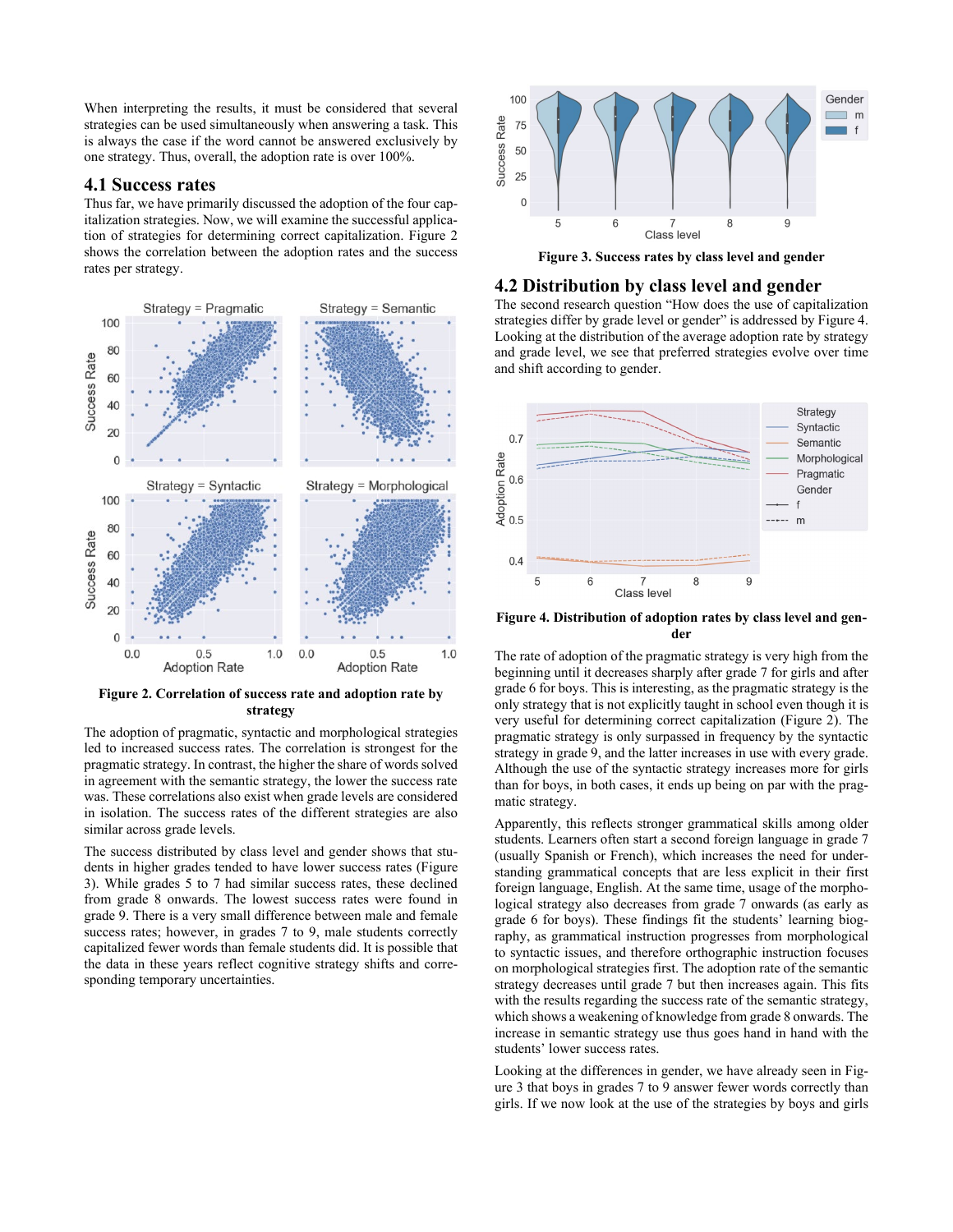in Figure 4, we see that boys, especially in grades 7 to 9, use the semantic strategy more frequently, which is the least successful strategy and whose use correlates negatively with the success rate. Girls, on the other hand, use the other three strategies more frequently during this period, which correlate positively with the success rate.

In summary, we can again identify a difference between the semantic strategy and the other strategies. Even though the semantic approach is taught first, most learners do not adopt it for subsequent learning. The adoption rate of the pragmatic and morphological strategy decreases, while the syntactic strategy adoption rate increases. However, the pragmatic approach, which is rarely taught, is applied most frequently.

#### **5. DISCUSSION**

We used event-level learning data from an online spelling trainer to analyze cognitive strategies used by students for processing German language capitalization tasks. We built four decision tree classifiers to model capitalization strategies that use only syntactic, semantic, morphological or pragmatic features. As expected, as grammatical information in language is redundant, models often produce overlapping results. We compared the models' output to user error profiles. We found that the strategies are adopted to different degrees and that strong correlations—both positive and negative—between the adoption rates of strategies exist.

Furthermore, the distribution of adoption rates by grade level shows that strategies are represented among older and younger teenagers to different degrees. This variation by grade level is particularly interesting when compared to the rules taught at school, which answers the third research question "How do the predominant capitalization strategies used by learners compare to the strategies taught in school?". The first capitalization strategy taught at school is the semantic strategy: things that can be touched have to be capitalized. Even though this is taught first, students follow it only partly—and rightly so, as the semantic strategy is the least successful in determining correct capitalization. The pragmatic strategy (capitalizing a word if it occurs in a typical textual context for nouns), however, is the only one that is not taught explicitly in school. Nevertheless, this is the strategy with the highest adoption rate and with the highest success rate in our research. The syntactic strategy presupposes a deeper understanding of grammar than the semantic and pragmatic strategies and thus increases with grade level. Although the syntactic strategy and the grammatical knowledge required for employing it begin to be introduced in grade 5, it is only later that students apply it. This may be because students' actual understanding of German grammar increases when they begin learning a second foreign language in grade 7. Since many grammatical concepts are not present in English, a deeper engagement with grammar might only begin when students begin learning a second foreign language. This could lead to a different way of looking at spelling, which is then reflected in the use of the syntactic strategy. The use of the morphological strategy decreases over time as the use of the syntactic strategy increases.

When considering the success rates in combination with the adoption rates, it is particularly interesting that the semantic strategy adoption rate correlates negatively with success rate. This again shows that the teaching of the semantic strategy as the basic rule does not lead to success. The strongest positive correlation with the success rate is the pragmatic strategy adoption rate.

### **6. CONCLUSION**

In this paper, we have contributed to three aspects of learning analytics. We have identified cognitive strategies of learners using error analyses, compared adoption rates and drawn conclusions for curriculum development from the results.

First, we were able to model cognitive strategies for solving German language capitalization tasks. The four strategies (syntactic, semantic, morphological and pragmatic) do partially overlap. We have shown that the different learning strategy adoption rates can be observed in user error profiles (RQ1). This opens up opportunities for individualized training and therefore for higher motivation and learning success for students.

Second, we found that learners prefer different strategies depending on their grade level and gender (RQ2). This information can be used to adapt the online platform orthografietrainer.net to various learner levels. For example, based on this information, the difficulty of the words can be calculated more specifically for each user, and task sequencing can be adjusted to be neither too difficult nor too easy. This reduces the potential for frustration caused by tasks that are too difficult and also increases motivation. Furthermore, with tasks that represent typical sources of error for a user, the platform could display appropriate tips and hints. If the error analysis results are made available to the teacher on the dashboard of the online platform, he or she can see which rules have not yet been observed by the students and can adapt lessons accordingly. Further research could include the implementation and subsequent validation through A/B testing of such improvements.

Finally, our findings lead to a better understanding of how capitalization is learned and taught (RQ3). Our research shows that there is a great discrepancy between which strategies are taught in class and which strategies are used by students. We therefore suggest that highly granular learning process data can not only provide insights into learners' abilities and enable individualized learning content but also inform curriculum development.

Other future analyses could investigate whether the learning strategies can be applied to other grammatical areas, such as separated and combined spelling.

#### **7. ACKNOWLEDGEMENTS**

This research was funded by the Federal Ministry of Education and Research of Germany in the framework "Digitalisierung im Bildungsbereich" (project number 01JD1812A).

#### **REFERENCES**

- [1] Abu-rabia, S. 2002. Reading in a root–based–morphology language: the case of Arabic. *Journal of Research in Reading* 25, 3, 299–309. DOI= https://doi.org/10.1111/1467-9817.00177.
- [2] Abu-rabia, S. and Taha, H. 2004. Reading and spelling error analysis of native Arabic dyslexic readers. *Reading and Writing: An Interdisciplinary Journal* 17, 7-8, 651– 690. DOI= https://doi.org/10.1007/s11145-004-2657-x.
- [3] Alhaisoni, E. M., Al-Zuoud, K. M., and Gaudel, D. R. 2015. Analysis of Spelling Errors of Saudi Beginner Learners of English Enrolled in an Intensive English Language Program. *English Language Teaching* 8, 3, 185– 192.
- [4] Al-Oudat, A. 2017. Spelling Errors in English Writing Committed by English-Major Students at BAU. *Journal of Literature, Languages and Linguistics* 32.